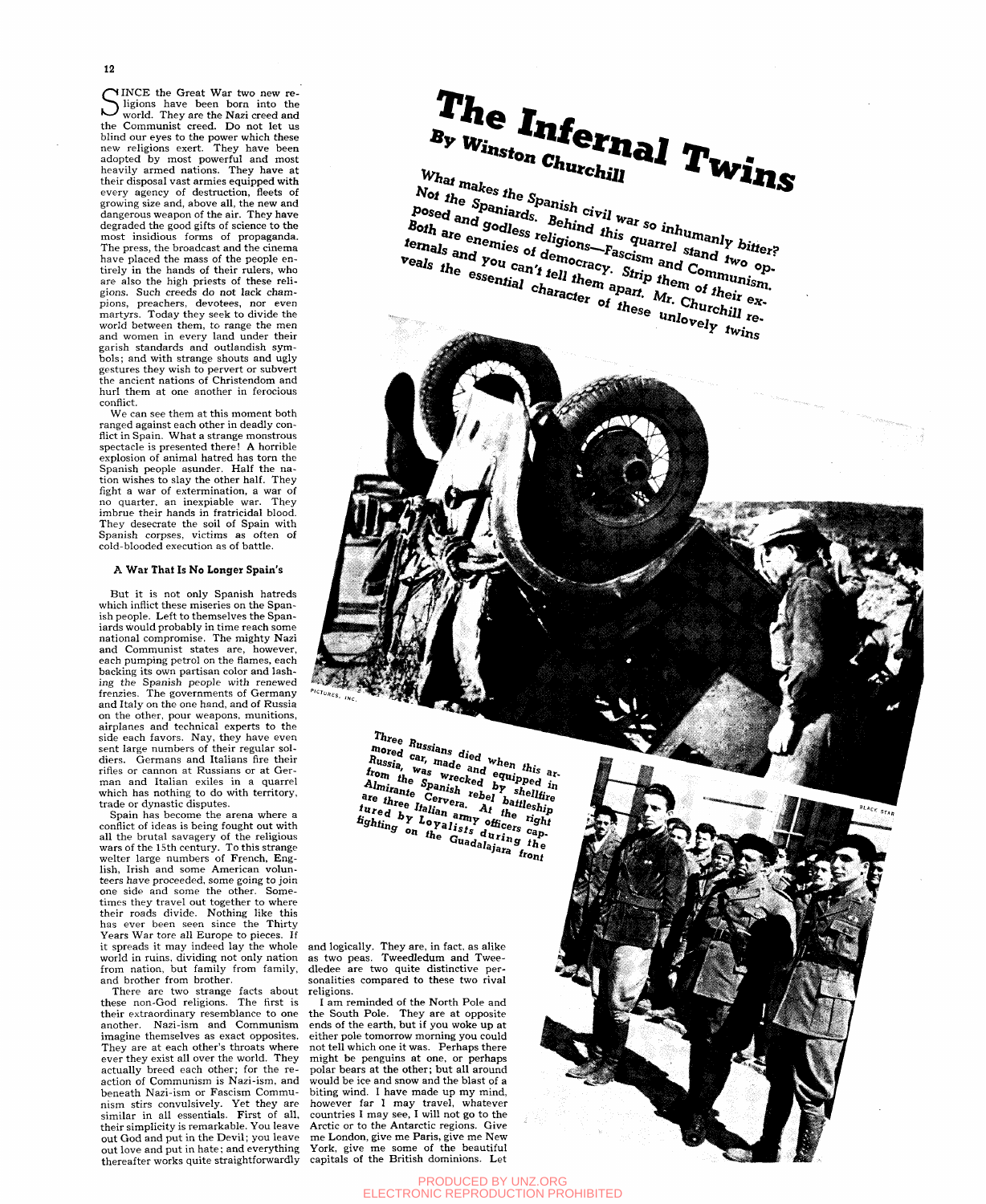broke in Mussolini's hand. Therefore he threw it away and looked for another. To this student of Machiavelli and Nietzsche, of Sorel and William James, no creed or principle is of value except as the instrument of his will. He is both daydreamer and opportunist. Therewas a time when, doubtless, the background of his waking fancies was a Socialist Italy. But he himself occupied the foreground as the Sword of the Revolution, an Italian Lenin. When that dream became impracticable a new one replaced it. But what he saw this time was not so much Italy repeating in the modern world the glories of ancient Rome as himself as architect of a new empire of the Mediterranean.

To say that is not to deny or belittle his extraordinary qualities of statesmanship, his magnificent courage and audacity, his untiring energy, his resolute will, his sure grasp of the possible.

 $\begin{array}{c} \text{Three } \textit{members} \\ \textit{Brigade } \textit{lighting} \text{~in } \textit{Infernational} \\ \textit{its } \textit{cosmopolitan} \text{~in } \textit{Spani} \\ \textit{in } \textit{character. In } \textit{firstrate} \\ \textit{in } \textit{this} \end{array}$ *s suspicupoidal character*. *in this surround a Russian, a Mongol and celona harbor to unload food and* food and

be artist, who was refused admission to the Viennese art school because his test drawing was "below standard," had to hate someone to preserve his selfrespect. Yet, even while his followers brawled with the Marxists in Berlin streets, the future Nazi dictator was making speeches which might almost have been delivered in the Red Square in Moscow.

The third of the dictators, Stalin, is, in some ways, a more enigmatic figure than either of the others. He has shunned the limelight in which both Mussolini and Hitler have gloried. He has come to power by hidden ways. But it is now possible to assess this mysterious figure, molded by the Siberian silences, more accurately than would have been the case a few years ago. He has brought to the Kremlin the shrewdness, the craft and the long memory of the peasant stock from which he sprang. He has brought also the infinite patience which he learned, on the fringes of the Arctic Circle, when he was dependent for food entirely on his own prowess as hunter and fisherman. Lenin, on his deathbed, believed that Stalin and Trotsky, even while hating each other, could work in double harness. He reckoned without Trotsky's arrogant self-confidence and Stalin's profound sen-commence and stands profound —and behind the fagade of a Socialist and benniu the raçade or a Socialist<br>state builds a nationalist Russia, a great state builds a hationalist Russia, a great<br>military power, self-contained and selfmilitary power, self-contained and self-<br>sufficient.

In all Stalin's work there has been little of the Socialist theorist. He is essentially an organizer—an efficiency expert with power of life and death over millions. Who shall say that this man would not be equally at home—and equally formidable—as chief of a Fascist or a Nazi state?

## **Things Intolerable in Democ.ac.es**

The conditions of life under Russian Communism or German Nazi-ism present the same features even when viewed in detail. They would certainly be intolerable to the British, American or French democracies. Our peoples would be miserable in the last degree if they were suddenly put under Nazi or Communist rule. How could we bear, nursed as we have been in a free atmosphere, to be gagged and muzzled: to have spies, eavesdroppers and delators at every corner; to have even private' conversation caught up and used against us by the secret police and all their agents and creatures; to be arrested and interned without trial? How could we bear to be treated like schoolboys when we are grown-up men; to be turned out on parade by tens of thousands to march and cheer for this slogan or for that; to see philosophers, teachers and authors bullied and toiled to death in concentration camps; to be forced every hour to conceal the natural normal workings of the human intellect and the pulsations of the human heart? Rather than submit to such oppression there is no length to which we would not go.

Let me recapitulate the great resemblances of Nazi-ism and Bolshevism. First, there is the worship of the oneman power. All the wisdom of our common ancestors, the main theme which made the parliamentary system in Britain and framed the Constitution of the United States, was dominated by the conviction that one-man power was a thing odious, pernicious and degrading to the nature and stature of men. This miserable fetish worship and the setting up of a single individual, investing him with superhuman, almost Godlike, power, has always been a temptation to the weak and ignorant. It has always been obnoxious to the architects of English and American institution<sup>®</sup> *(Continued on page* 28^

us go somewhere where our breath is not frozen on our lips because of the secret police. Let us go somewhere where there are green pastures and the shade of venerable trees. Let us not wander away from the broad fertile field; of freedom into these gaunt, grim, dim. gloomy abstractions of sterile thought.

There are, of course, differences between the dictatorships. Yet they are largely discounted by one significant fact. It is easy to imagine Mussolini or Hitler as head of a Communist state, or Stalin as Fascist Duce or Fuehrer. Nothing in Communism or Fascism, as we know them, or in the characters and records of these three men, makes such a situation incredible.

Mussolini was the son of a Socialist

and at one time himseu an apostle of the class war. When, in 1902, he was arrested as a vagrant for sleeping under a bridge at Lausanne, his one possession of value was a medallion bearing the portrait of Karl Marx. Before the war he was editor of Italy's leading Socialist newspaper. He had been the associate of Lenin and Trotsky.

"I know Mussolini," Lenin once told deputation of Socialist exiles from Italy. "He is a strong and a hard man. It was a great pity to have let him go out of the Socialist party." To which Trotsky added: "it was. indeed, a great pity. He was the only man who could have brought about the revolution of the proletariat in Italy."

But Socialism was a weapon which

PRODUCED BY UNZ.ORG ELECTRONIC REPRODUCTION PROHIBITED

His dreams, like those of Warren Hastings or Alexander Hamilton, have been a preparation for deeds. He has realized his fantasies in action—or some of them. For he has brought them all unflinchingly to the test of facts, and those which have become impractical he has never hesitated to abandon. He is probably the greatest, as he is certainly the most picturesque, of the European dictators.

Hitler was also brought into contact with Marxist ideas early in his career, and the original Nazi program borrowed to some extent from Socialist sources. Though Hitler was not, like Mussolini, a Socialist, it was the accident of his early experiences in Vienna that made him hate Jews and Socialists rather than landowners and capitalists. This would-